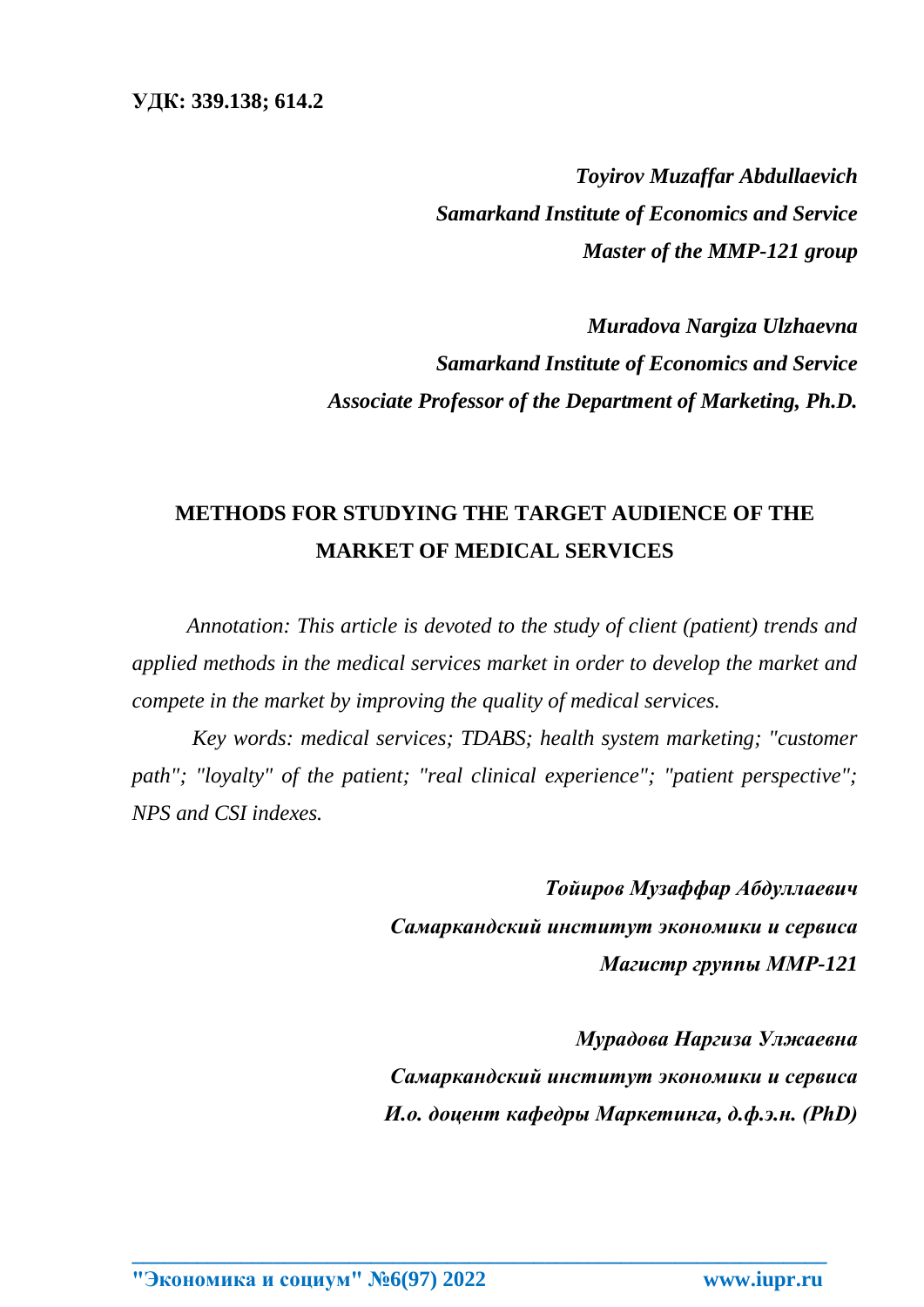## **МЕТОДЫ ИЗУЧЕНИЯ ЦЕЛЕВОЙ АУДИТОРИИ РЫНКА МЕДИЦИНСКИХ УСЛУГ**

*Аннотация: данная статья посвящена изучению тенденций клиентов (пациентов) и применяемых методов на рынке медицинских услуг в целях развития рынка и конкурентной борьбы рынка путем повышения качество медицинских услуг.*

*Ключевые слова: медицинские услуги; TDABS; маркетинг системы здравоохранения; «клиентский путь»; «лояльность» пациента; «реальный клинический опыт»; «перспектива пациента»; индексы NPS и CSI.*

The modern healthcare sector is one of the fastest growing sectors of our national economy [1]. In recent years, as in marketing and finance in the health care system, time-driven activity-based costing (TDABS) has been used to account for active time-based costs in management innovation. Today's trends in health marketing are significantly influenced by: consumerism, resource optimization, transparency in the provision of medical services, the introduction of crossindustrial innovations.

According to M. Porter, in a cost-oriented approach in the health care system, it is important to take into account the wishes of the patient when providing treatment [2] . In other words, the fact that such an approach is seen as the main paradigm of the patient's desire in the future determines the priority of the service, from the availability of medical services to the principles of its service and convenience and reducing health care costs.

CIS scientists such as Yu.A.Zuenkova [3], Yu.V.Lukina [4], A.V.Ivanov [5] also presented scientific views on the development of this market by assessing the quality of medical services. The research of H. Ahmadjanov [6], D. H. Rakhmanov [7], M.E. Dadakhodjaeva [8] pays special attention to the relevance of economic mechanisms aimed at developing the health care system.

**\_\_\_\_\_\_\_\_\_\_\_\_\_\_\_\_\_\_\_\_\_\_\_\_\_\_\_\_\_\_\_\_\_\_\_\_\_\_\_\_\_\_\_\_\_\_\_\_\_\_\_\_\_\_\_\_\_\_\_\_\_\_\_\_**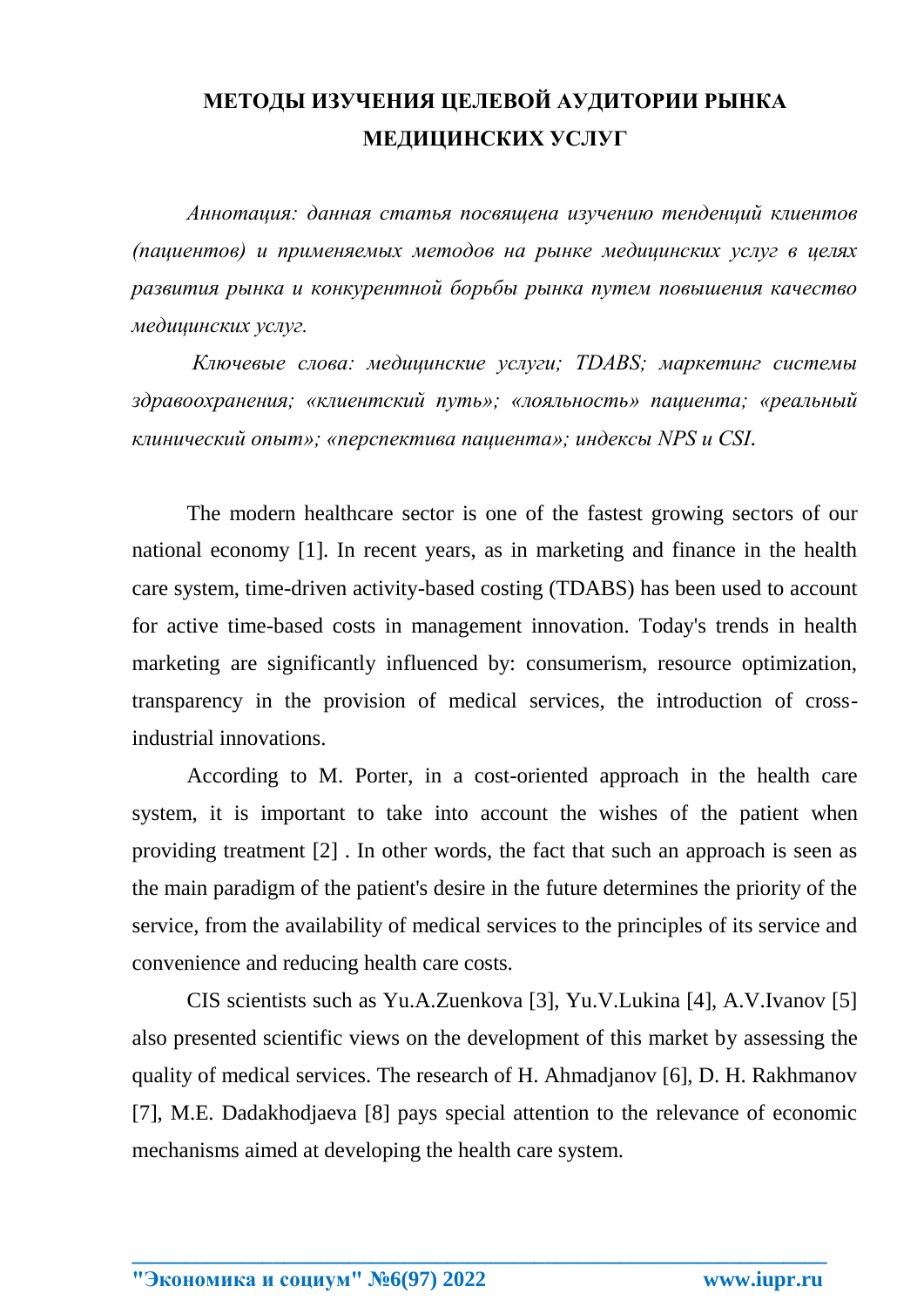The main concept of medical services marketing today is consumer-oriented. It is based on important marketing tasks, such as studying the behavior of consumers in the market of medical services.

The effectiveness of basic 4R instruments in marketing in any industry requires the identification of specific characteristics of that industry. In order to solve this problem, we need to identify the main trends that affect the solution of marketing research in the health system, ie the value of the patient, the formation of a "customer path" in service satisfaction, the formation of the patient's "propensity", "real clinical experience" . statistical analysis, observation and interview methods were used for this purpose.

*The tendency to study customer value.* In medicine, the success of treatment depends on the patient's acceptance of the treatment regimen prescribed by the physician, which may include factors influencing the patient's decision-making: socio-cultural, psychographic, behavioral, economic, and consumer experiences. To support this trend, it is important to define the "patient perspective" and requires a system of motivations. However, in this case, the client receiving treatment instructions may encounter complications such as "feelings", "cost of medical care", "staff courtesy".

it is expedient for the research method to distinguish approaches to systematization of units of measurement of motives (Table 1). An in-depth interview method is used for it.

Table 1

| Measuring<br>indicators on a<br>scale                                     | Time<br>measurement on                                                              | Measurement<br>by standard<br>selection                                                 | Measurement on<br>payment                                                                                |
|---------------------------------------------------------------------------|-------------------------------------------------------------------------------------|-----------------------------------------------------------------------------------------|----------------------------------------------------------------------------------------------------------|
| Analysis of the<br>patient's<br>condition on a<br>"health-death"<br>scale | Determining the<br>desire to give<br>certain years of<br>life in favor of<br>health | The choice<br>between the<br>current state of<br>health and<br>surgical<br>intervention | An analysis of the<br>willingness to make a<br>payment in response<br>to a perception of<br>medical care |

**\_\_\_\_\_\_\_\_\_\_\_\_\_\_\_\_\_\_\_\_\_\_\_\_\_\_\_\_\_\_\_\_\_\_\_\_\_\_\_\_\_\_\_\_\_\_\_\_\_\_\_\_\_\_\_\_\_\_\_\_\_\_\_\_**

**Approaches used in the assessment of patient desire**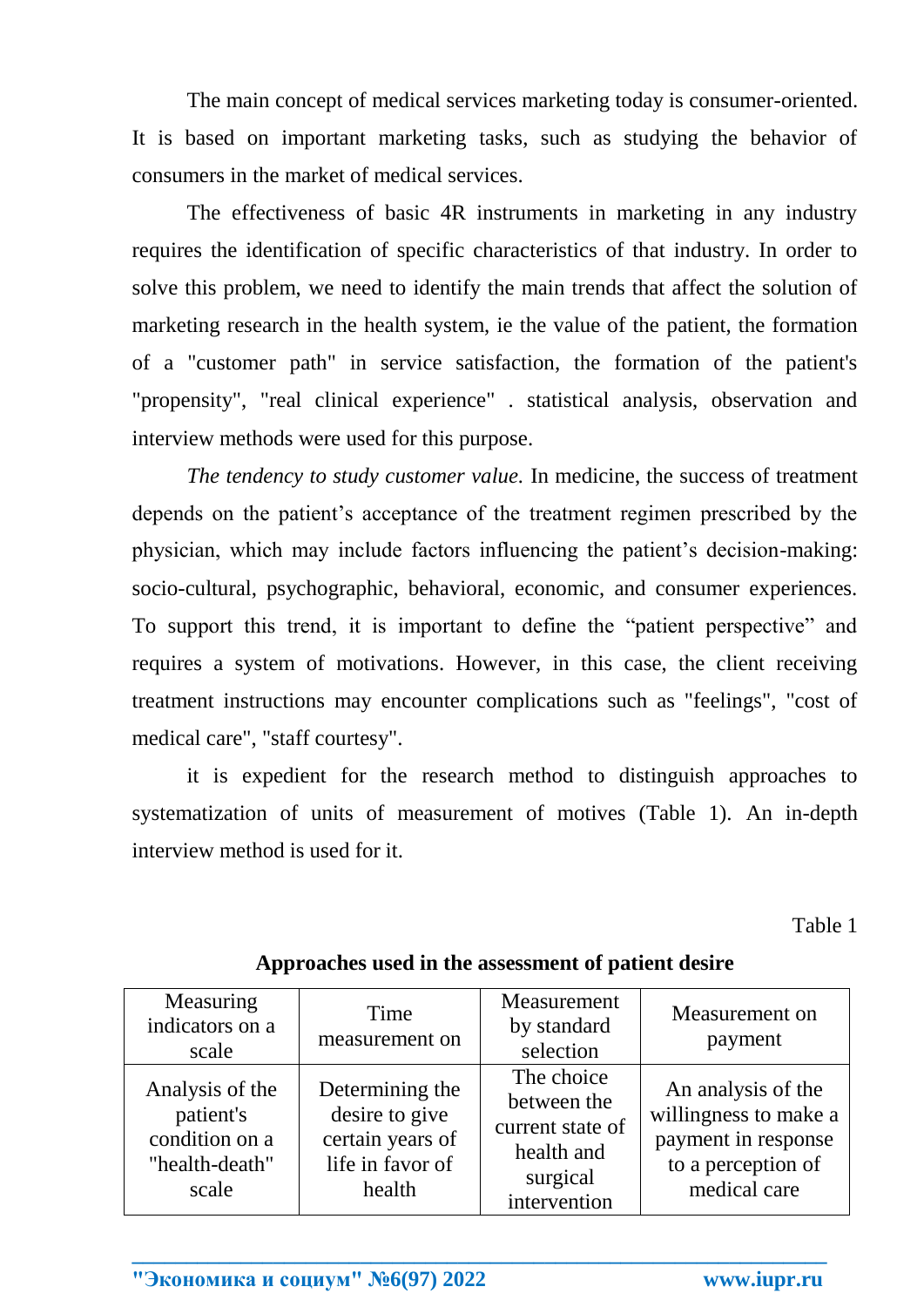*The tendency to study the "client path".* The solution to this problem is based on the CJM (customer journey map) model of patient behavior, in which a "customer path" map is created by identifying the places where the patient applies. It is also important to form a group of influencing factors through the analysis of secondary data in the system of medical organizations, patient surveys and observation.

*The tendency to study patient satisfaction as medical services.* It is becoming increasingly important to consider the patient's experience when choosing an organization that offers medical services. The results of the observations show that only 11% of patients are satisfied with the quality of medical care. It is advisable to use a weighted assessment method, non-compliance analysis, NPS and CSI indices to study the trend.

*Trends in the study of patient competence.* This trend is associated with the study of the patient's behavior during treatment, which includes taking into account the advice of the attending physician, timely receipt of treatment and re-visit to the clinic. The results of the observations show that the incapacity of the patients does not exceed 50%, but the high incidence is observed only in the chronic state of the disease. Quantitative and qualitative analyzes, in particular the Bernoulli theorem and the Markova chain, can be used in the study of such tenacity.

*" real clinical experience".* The study of the formation of "real clinical data" in the health care system depends on the application of new or innovative both medical and marketing mechanisms by health care providers. To do this, it is important to follow the trends in the medical care market and study both the primary and secondary needs of the patient.

In studying the market of medical services, it is advisable to establish cooperation between the professional medical community and marketing researchers. Marketing research not only contributes to the development of medical service providers, but also shapes the competitiveness of this market. It is no

**\_\_\_\_\_\_\_\_\_\_\_\_\_\_\_\_\_\_\_\_\_\_\_\_\_\_\_\_\_\_\_\_\_\_\_\_\_\_\_\_\_\_\_\_\_\_\_\_\_\_\_\_\_\_\_\_\_\_\_\_\_\_\_\_**